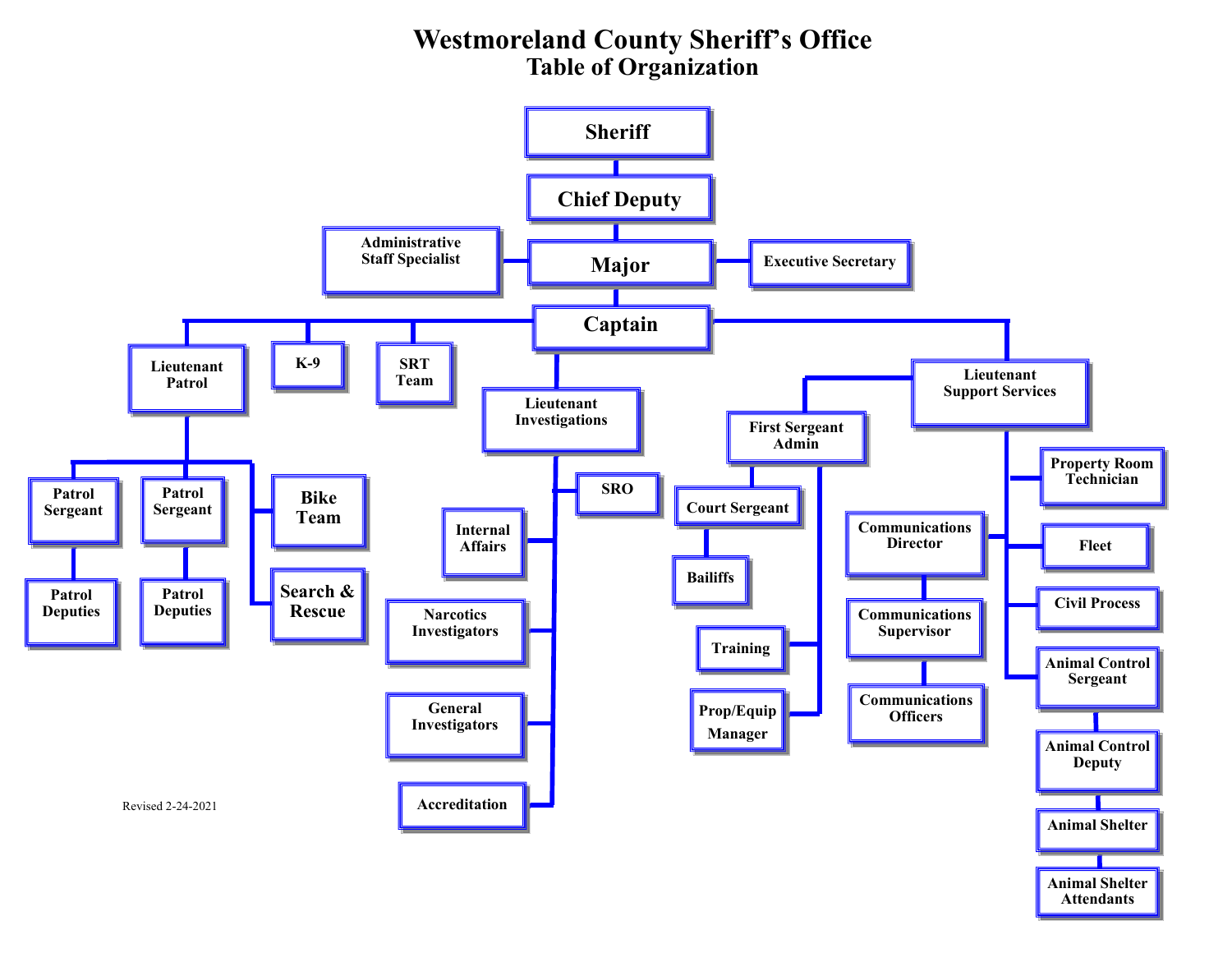# **Westmoreland County Sheriff's Office Table of Organization Support Services**

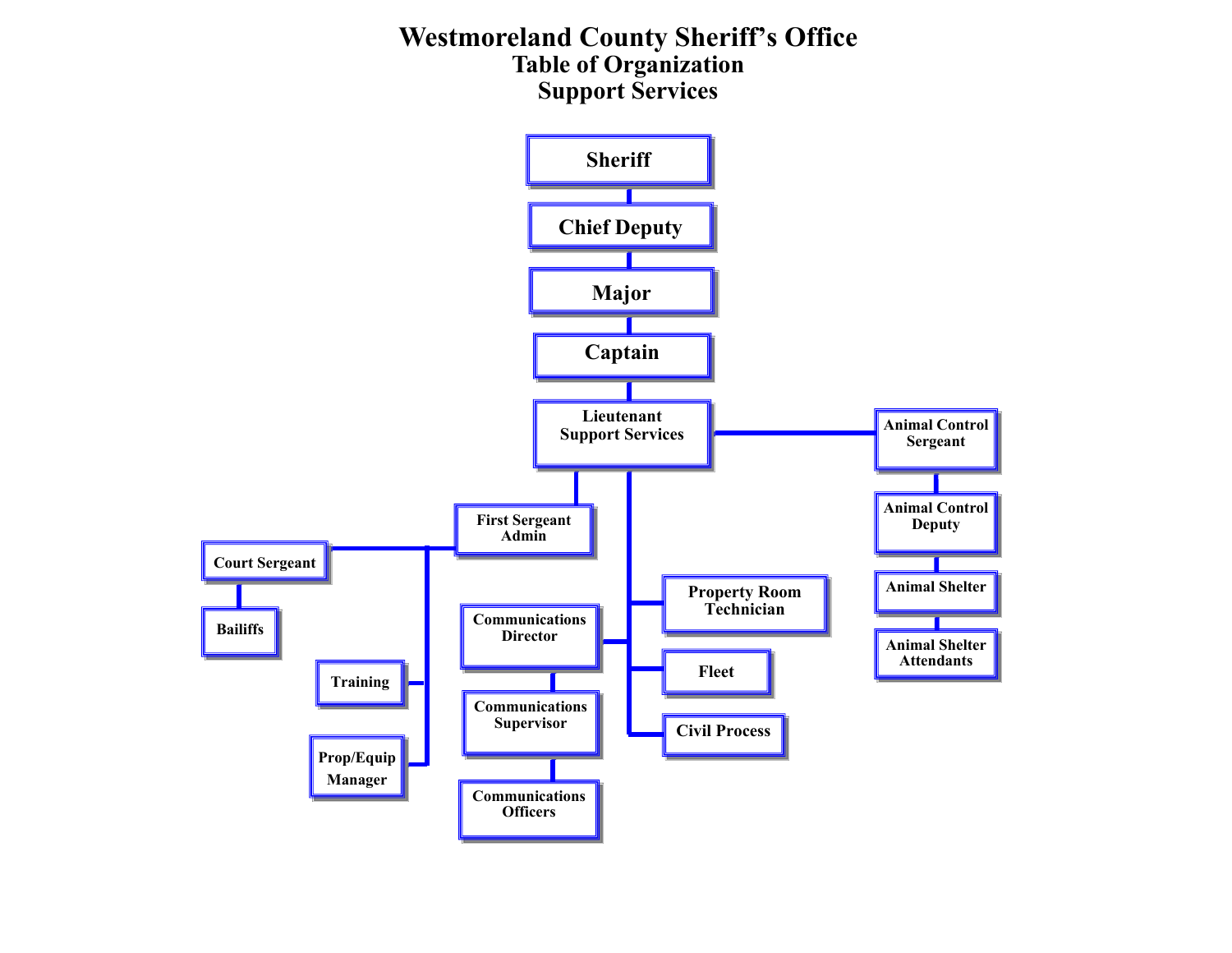**Court Services** 

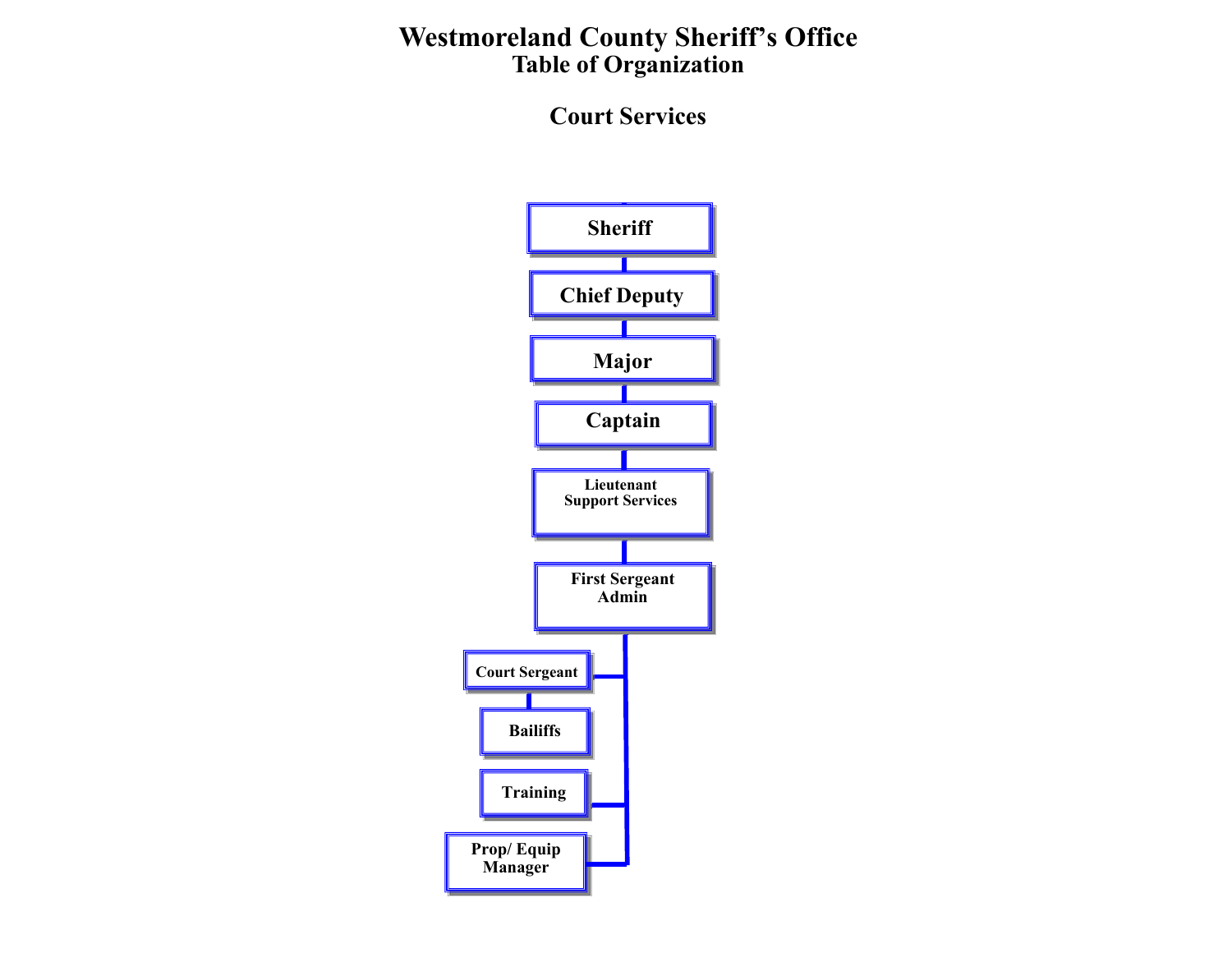**Operations** 

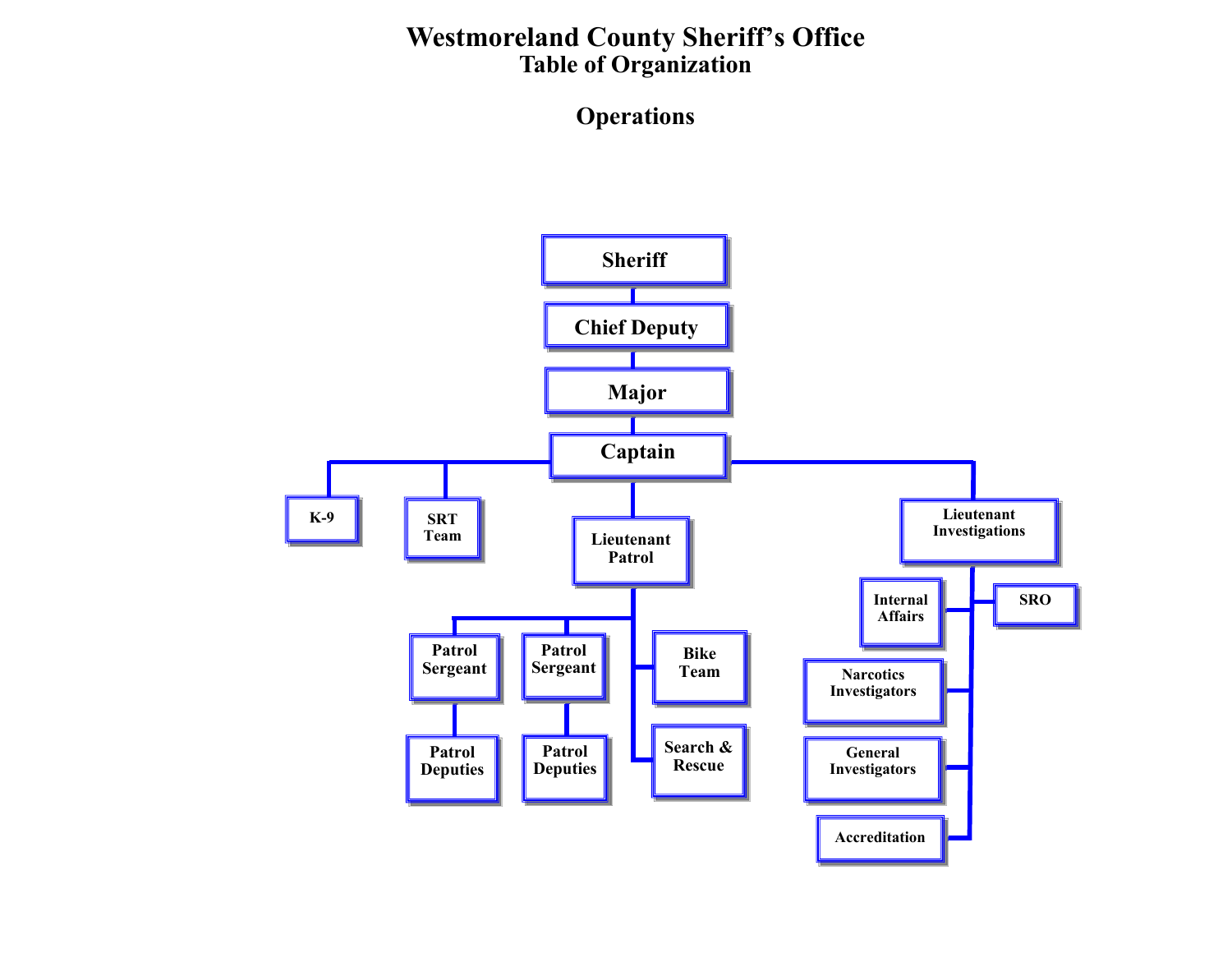# **Communications**